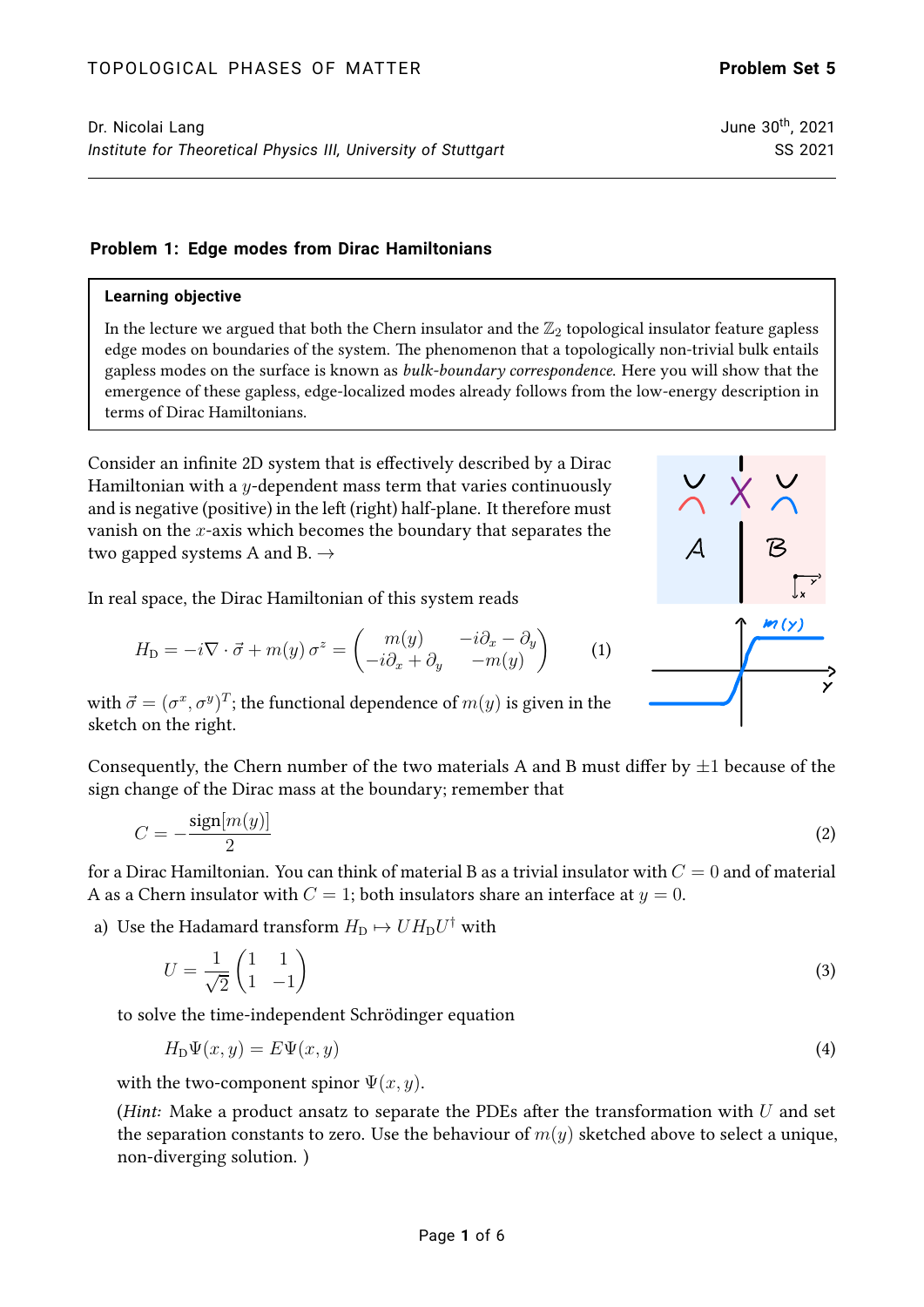b) What is the spectrum  $E(k_x)$  of the solution and what is its group velocity along the boundary? Where is the solution localized in  $y$ -direction?

# **Problem 2: The sewing matrix expression for the Pfaffian invariant**

#### **Learning objective**

In the lecture we introduced the Pfaffian invariant as the parity of the vorticity of the Pfaffian in an effective Brillouin zone. This topological  $\mathbb{Z}_2$  index characterizes the topological phase of the Kane-Mele model. Here you derive an equivalent expression for the Pfaffian invariant in terms of the sewing matrix. This expression is pivotal for the construction of topological insulators in three dimensions.

Let  $\{\ket{e_i(\bm{k})}\}_{i=1...2n}$  be a globally continuous basis of the valence bundle, i.e., the subspace of filled Bloch states  ${\cal H}_{\bm k}^{\rm filled}$  over the Brillouin zone  $T^2.$  In the lecture, we defined the Pfaffian index as

$$
I = \frac{1}{2\pi i} \oint_{\partial E B Z} \nabla \log P(\mathbf{k}) \cdot d\mathbf{k} \mod 2 = \frac{1}{2\pi i} \oint_{\partial E B Z} d \log P(\mathbf{k}) \mod 2 \tag{5}
$$

with ∂EBZ the boundary of a suitably chosen effective Brillouin zone that does not intersect with the vortices of  $P(k)$ . The latter is given as Pfaffian

$$
P(\mathbf{k}) = \text{Pf}[M(\mathbf{k})] \tag{6}
$$

of the skew-symmetric matrix

$$
M_{ij}(\mathbf{k}) = \langle e_i(\mathbf{k}) | \tilde{T}_U | e_j(\mathbf{k}) \rangle \tag{7}
$$

 $\tilde{T}_U$  denotes the time-reversal operator with  $\tilde{T}_U^2=-1$  and in the following,  ${\cal I}$  is the set of TRIMs.

a) Let the sewing matrix be defined as

$$
w_{ij}(\mathbf{k}) = \langle e_i(-\mathbf{k})| \tilde{T}_U | e_j(\mathbf{k}) \rangle \tag{8}
$$

and prove the following properties:

- i.  $w(\boldsymbol{k})w^{\dagger}(\boldsymbol{k})=1$  ( $\rightarrow$  unitarity everywhere on  $T^2)$
- ii.  $w^T(\boldsymbol{k}) = -w(-\boldsymbol{k})$  ( $\rightarrow$  skew-symmetry at TRIMs)
- iii.  $w(K) = M(K)$  for  $K \in \mathcal{I}$
- iv.  $M(-\mathbf{k}) = w(\mathbf{k}) \cdot M^*(\mathbf{k}) \cdot w^T(\mathbf{k})$

v. 
$$
\det w(\mathbf{k}) = P(\mathbf{k})/[P(-\mathbf{k})]^*
$$

b) Show that  $det[w(\mathbf{k})] = det[w(-\mathbf{k})]$  and use this to prove that

$$
\frac{1}{2\pi i} \oint_{\mathcal{C}} d\log[\det w(\mathbf{k})] = 0 \tag{9}
$$

for every closed path  ${\cal C}$  on the Brillouin zone  $T^2$ ; i.e., det  $w(\bm k)$  does not have any vorticity.

(Hint: Note that the *non-contractible* loops around the torus  $T^2$  allow for phase windings even in the absence of vortices. To show that even for such loops the above integral vanishes, use that every loop can be continuously deformend into a time-reversal invariant loop, i.e., a loop that is mapped onto itself under  $k \mapsto -k$ .)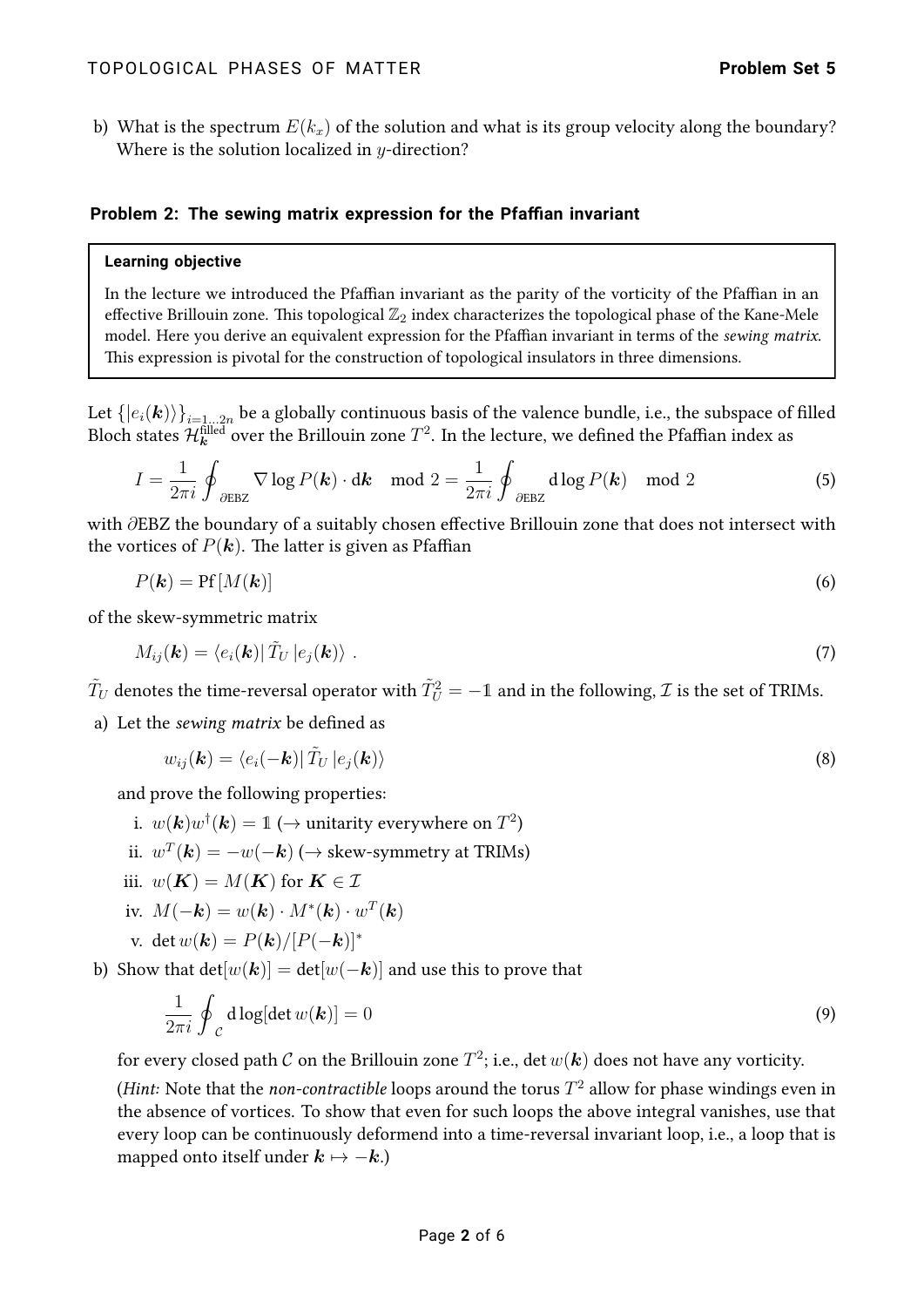c) For a closed path  $\cal C$  that does not cross zeros of  $P(\bm k)$ , define  $L[{\cal C}]$   $:=\ \oint_{\cal C} {\rm d}\log P(\bm k)$  so that  $I = L[\partial \text{EBZ}]/(2\pi i) \mod 2$ . Show that

$$
(-1)^{I} = \exp\left\{\frac{L[\mathcal{C}_{1,2}] - L[\mathcal{C}_{3,4}]}{2}\right\}
$$
\n(10)

where  $\mathcal{C}_{i,j}$  are the two disjoint boundary components of the EBZ (each of which passes through two TRIMs  $i$  and  $j$ ). Each of these paths can be split into two connected components  $\mathcal{C}^\pm_{i,j}$  that are mapped onto each other under time-reversal:

<span id="page-2-1"></span><span id="page-2-0"></span>

Show that we can decompose the terms in [\(10\)](#page-2-0) as

$$
L[\mathcal{C}_{i,j}] = 2L[\mathcal{C}_{i,j}^+] + \left( L[\mathcal{C}_{i,j}^-] - L[\mathcal{C}_{i,j}^+] \right) \,. \tag{11}
$$

d) To evaluate Eq. [\(11\)](#page-2-1), show first that

$$
\exp L[\mathcal{C}_{i,j}^+] = \frac{\Pr[w(\mathbf{K}_j)]}{\Pr[w(\mathbf{K}_i)]},\tag{12}
$$

e) and then

$$
L[\mathcal{C}_{i,j}^+] - L[\mathcal{C}_{i,j}^-] = \int_{\mathcal{C}_{i,j}^+} \mathbf{d} \left[ \log P(\mathbf{k}) - \log P^*(-\mathbf{k}) \right]. \tag{13}
$$

(Hint: Use that  $|P(K)| = 1$  at TRIMs  $K \in \mathcal{I}$  and  $|P(k)| = |P(-k)|$  from subtask a).)

f) Use the previous result to derive

$$
\exp\left\{\frac{L[\mathcal{C}_{i,j}^{+}] - L[\mathcal{C}_{i,j}^{-}]}{2}\right\} = \frac{\sqrt{\det w(\mathbf{K}_{j})}}{\sqrt{\det w(\mathbf{K}_{i})}}.
$$
\n(14)

(Hint: Results from Subtask a) might be helpful.)

g) Combine your results to prove the final expression

<span id="page-2-2"></span>
$$
(-1)^{I} = \prod_{\mathbf{K} \in \mathcal{I}} \frac{\operatorname{Pf}[w(\mathbf{K})]}{\sqrt{\det w(\mathbf{K})}}.
$$
\n(15)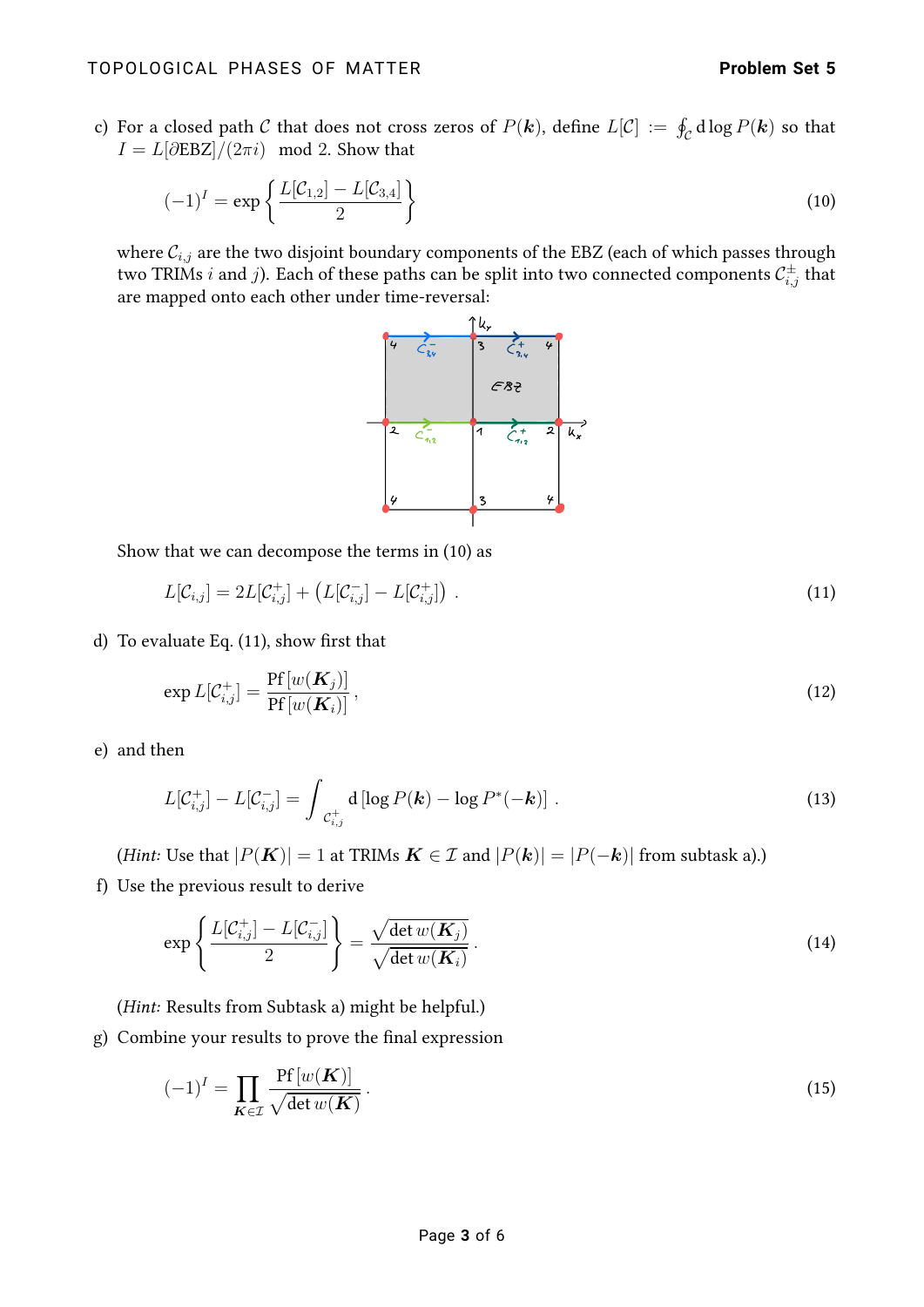This expression allows for the computation of the Pfaffian invariant I based only on the values of the sewing matrix at the TRIMs. Eq. [\(15\)](#page-2-2) is important because it can be used to generalize the  $\mathbb{Z}_2$ invariant to three dimensions and leads naturally to the concept of *weak topological insulators* $^1$  $^1$ .

*(Hint:* For the validity of Eq. [\(15\)](#page-2-2) you need the continuity of  $\sqrt{\det w(\bm{k})}$  on  $T^2$  (why?). Give a reason why such a choice for the square root is possible. Furthermore, the identity  $( Pf [A])^2 =$  $det[A]$  may be useful.)

# **Problem 3: Edge modes of the Kane-Mele model (Numerics)**

### **Learning objective**

A characteristic feature of phases with topologically non-trivial bands is the emergence of gapless edge modes on boundaries of the system (see also Problem 1). These modes make the system conducting on the boundaries whereas the bulk is a gapped insulator. Because it is well-known that one doesn't really understand what one cannot program, here you study the edge modes of the Kane-Mele topological insulator numerically.

The many-body Hamiltonian of the Kane-Mele model (without Rashba coupling) reads

$$
\hat{H}_{\text{KM}} = \sum_{\langle i,j \rangle,\alpha} c_{i\alpha}^{\dagger} c_{j\alpha} + m \sum_{i,\alpha} \epsilon_i c_{i\alpha}^{\dagger} c_{i\alpha} + \lambda_{\text{SO}} \sum_{\langle \langle i,j \rangle \rangle,\alpha,\beta} i \eta_{ji} c_{i\alpha}^{\dagger} \mu_{\alpha\beta}^z c_{j\beta}
$$
(16)

where  $i, j$  run over sites on the honeycomb lattice,  $\alpha \in \{\uparrow, \downarrow\}$  is the spin in the z-basis and  $\langle i, j \rangle$ and  $\langle\langle i,j\rangle\rangle$  denote nearest neighbour and next-nearest neighbour pairs, respectively.  $\epsilon_i$  is  $\pm 1$  on the two sublattices of the honeycomb lattice and  $\eta_{ji} = \pm 1$  is chosen positive for an electron that makes a right-turn when hopping from  $j$  to  $i.$   $\mu^i$   $(i=x,y,z)$  are Pauli matrices that act on the spin degree of freedom.

Here we consider the Hamiltonian on a finite strip with  $L_{x/y}$  unit cells in  $x/y$ -direction, periodic boundary conditions in  $y$ - and *open* boundary conditions in  $x$ -direction:

<span id="page-3-1"></span>

Note that this choice of boundary conditions leads to "zig-zag" type edges.

<span id="page-3-0"></span><sup>&</sup>lt;sup>1</sup>L. Fu, C. L. Kane, and E. J. Mele, *Topological Insulators in Three Dimensions*, PRL 98, 106803 (2007), <https://doi.org/10.1103/PhysRevLett.98.106803>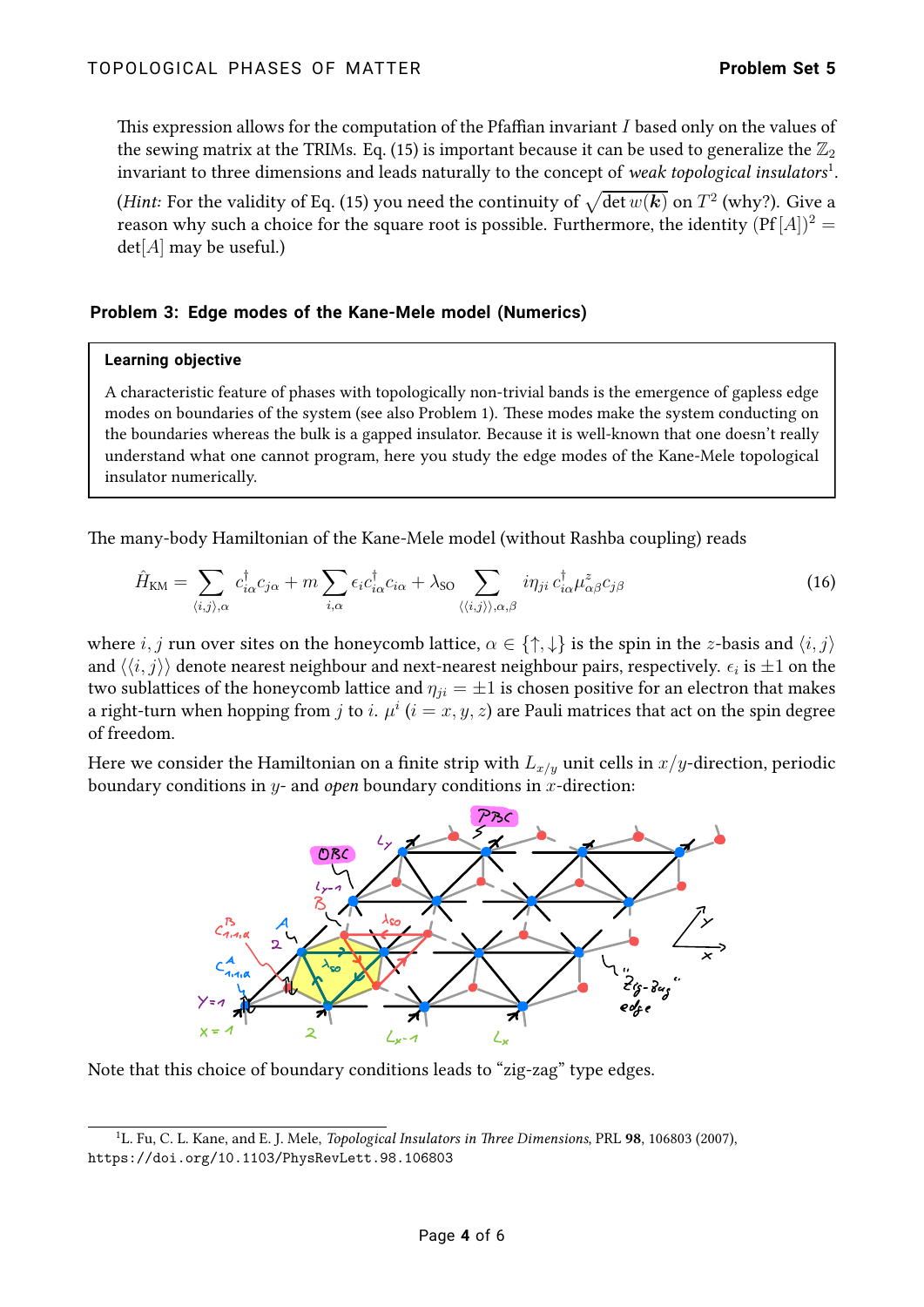a) Since the strip is only periodic in y-direction, we consider the system as a 1D chain in y-direction with very large  $(2 \times 2 \times L_x)$  unit cell.

Fourier transform Eq. [\(16\)](#page-3-1) in y-direction and show that it takes the form

<span id="page-4-0"></span>
$$
\hat{H}_{\text{KM}} = \sum_{k_y \in \text{BZ}} \Psi_{k_y}^{\dagger} H(k_y) \Psi_{k_y}
$$
\n(17)

with  $4L_x$ -component spinor

$$
\mathbf{\Psi}_{k_y} = \begin{pmatrix} \tilde{c}_{1,k_y,\uparrow}^A & \tilde{c}_{1,k_y,\uparrow}^B & \dots & \tilde{c}_{L_x,k_y,\uparrow}^A & \tilde{c}_{L_x,k_y,\uparrow}^B & \tilde{c}_{1,k_y,\downarrow}^A & \tilde{c}_{1,k_y,\downarrow}^B & \dots & \tilde{c}_{L_x,k_y,\downarrow}^A & \tilde{c}_{L_x,k_y,\downarrow}^B \end{pmatrix}^T.
$$

Here,  $\tilde{c}^\beta_{x,k_y,\alpha}$  denotes the fermion mode at  $x$ -position  $x=1\ldots L_x$  with  $y$ -momentum  $k_y$  and spin  $\alpha \in \{\uparrow, \downarrow\}$  on sublattice site  $\beta \in \{A, B\}.$ 

(Hint: The generic site index i in the modes  $c_{i\alpha}$  in Eq. [\(16\)](#page-3-1) must be carefully translated into a triple  $i = (x, y, \beta)$  with  $x = 1... L_x$  and  $y = 1... L_y$  and  $\beta \in \{A, B\}$  taking into account the connectivity of the honeycomb lattice (i.e.,  $c_{i\alpha}=c_{x,y,\alpha}^{\beta}),$  see the sketch above; then a discrete Fourier transform in  $y$  yields the modes  $\tilde{c}_{x, k_{y},\alpha}^{\beta}$ .)

The Bloch Hamiltonian in Eq. [\(17\)](#page-4-0) is a  $4L_x \times 4L_x$ -matrix

$$
H(k_y) = \begin{pmatrix} H_{\uparrow}(k_y) & 0 \\ 0 & H_{\downarrow}(k_y) \end{pmatrix}
$$
\n
$$
\begin{pmatrix} G_{\alpha}(k_y) & D_{\alpha}^{\dagger}(k_y) & 0 & 0 & \cdots \\ D_{\alpha}(k_y) & G_{\alpha}(k_y) & D_{\alpha}^{\dagger}(k_y) & 0 & \cdots \end{pmatrix}
$$
\n
$$
(18)
$$

with 
$$
H_{\alpha}(k_y) = \begin{bmatrix} D_{\alpha}(k_y) & G_{\alpha}(k_y) & D_{\alpha}^{\dagger}(k_y) & 0 & \cdots \\ 0 & D_{\alpha}(k_y) & G_{\alpha}(k_y) & D_{\alpha}^{\dagger}(k_y) & \cdots \\ \vdots & \vdots & \ddots & \vdots & \ddots \end{bmatrix}
$$
 (19)

and depends on the y-momentum  $0 \leq k_y < 2\pi$ . It can be interpreted as single particle Hamiltonian of a 1D chain of length  $L_x$  with two sublattice sites and spinful fermions.

The blocks take the form

$$
G_{\alpha}(k_y) = \begin{pmatrix} m - 2\lambda_{\text{SO}}^{\alpha} \sin(k_y) & 1 + e^{-ik_y} \\ 1 + e^{ik_y} & -m + 2\lambda_{\text{SO}}^{\alpha} \sin(k_y) \end{pmatrix}
$$
 (20)

and 
$$
D_{\alpha}(k_y) = \begin{pmatrix} i\lambda_{\text{SO}}^{\alpha}(1 - e^{ik_y}) & 1\\ 0 & -i\lambda_{\text{SO}}^{\alpha}(1 - e^{ik_y}) \end{pmatrix}
$$
 (21)

where we define  $\lambda_{\mathrm{SO}}^{\uparrow} = +\lambda_{\mathrm{SO}}$  and  $\lambda_{\mathrm{SO}}^{\downarrow} = -\lambda_{\mathrm{SO}}$ .

Use your favourite programming language (C++, Python, Julia, Mathematica, Matlab, …) to construct and diagonalize the matrix  $H(k_y)$  as a function of  $k_y$  for given parameters  $L_x$ , m and  $\lambda_{\text{SO}}$ (henceforth we assume  $L_y \to \infty$  and choose  $k_y \in [0, 2\pi)$  continuously). You should have access to both eigenvalues and the corresponding eigenvectors.

(Hint: It is useful to diagonalize the two spin sectors  $H_{\alpha}(k_y)$  separately and plot their spectra with different colors in the same plots to distinguish and compare the spin-polarized bands.)